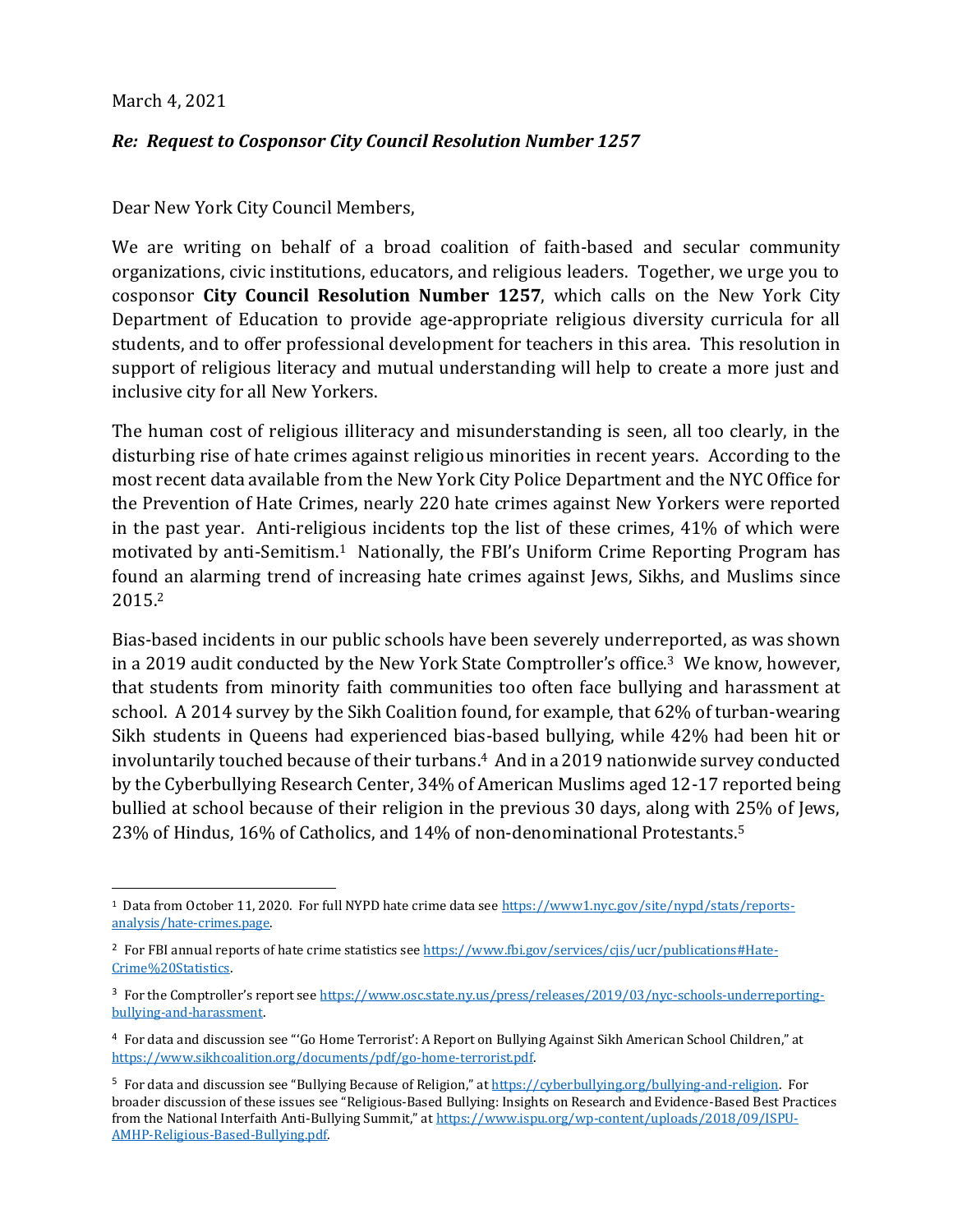Incidents like these do not happen in a vacuum. They are shaped by our social and political climate, which has unfortunately fostered religious bigotry in recent years. K-12 education about religious diversity would help to change this climate, by dispelling the stereotypes and misunderstandings that allow bigotry to take hold.

Bigotry, bullying, and hate crimes are pressing problems that the Department of Education must address, but the academic study of religion will also contribute to the DOE's fundamental educational goals. In order to be truly educated in American history, global studies, literature, or the arts, our students need a rich understanding of religious diversity. In order to participate in American civic life, they need an empathic understanding of their neighbors' religious lives. Effective teaching about religious diversity is thus essential to the health of our multicultural democracy.

Contrary to a widespread misunderstanding of the U.S. Constitution, the academic study of religion in public schools is entirely consistent with the Establishment Clause of the First Amendment. Indeed, in the landmark 1963 Supreme Court decision that banned devotional Bible reading in public schools, Justice Tom Clark wrote for the court:

*[I]t might well be said that one's education is not complete without a study of comparative religion or the history of religion and its relationship to the advancement of civilization. . . . Nothing we have said here indicates that such study . . . when presented objectively as part of a secular program of education, may not be effected consistently with the First Amendment.<sup>6</sup>*

In the decades since this decision, clear guidelines have been developed by a number of national organizations (including the First Amendment Center, the American Academy of Religion, the National Council for the Social Studies, and others) to help K-12 teachers teach about religion within a secular, academic curriculum. Here in New York, a number of faithbased and secular organizations (including the Interfaith Center of New York, the Tanenbaum Center for Interreligious Understanding, the Sikh Coalition, the Muslim Community Network, and others) offer constitutionally sound religious diversity education programs for teachers and students. The DOE will have no shortage of willing partners in its effort to create and implement the curricula proposed in Resolution 1257.

The Department of Education's work in this area will no doubt serve as a model for cities and states throughout the country – thus helping to create a more just and inclusive society for all Americans. We urge you to support this important work, by cosponsoring City Council Resolution Number 1257. We appreciate your consideration of this request. Please feel free to contact Aniqa Nawabi (Executive Director of the Muslim Community Network) at aniqa.nawabi@mcnny.org, or Dr. Henry Goldschmidt (Director of Programs at the Interfaith Center of New York) at henry@interfaithcenter.org, with any questions.

Respectfully,

<sup>6</sup> Abington v. Schempp, 374 U.S. 203. For full text see https://www.law.cornell.edu/supremecourt/text/374/203.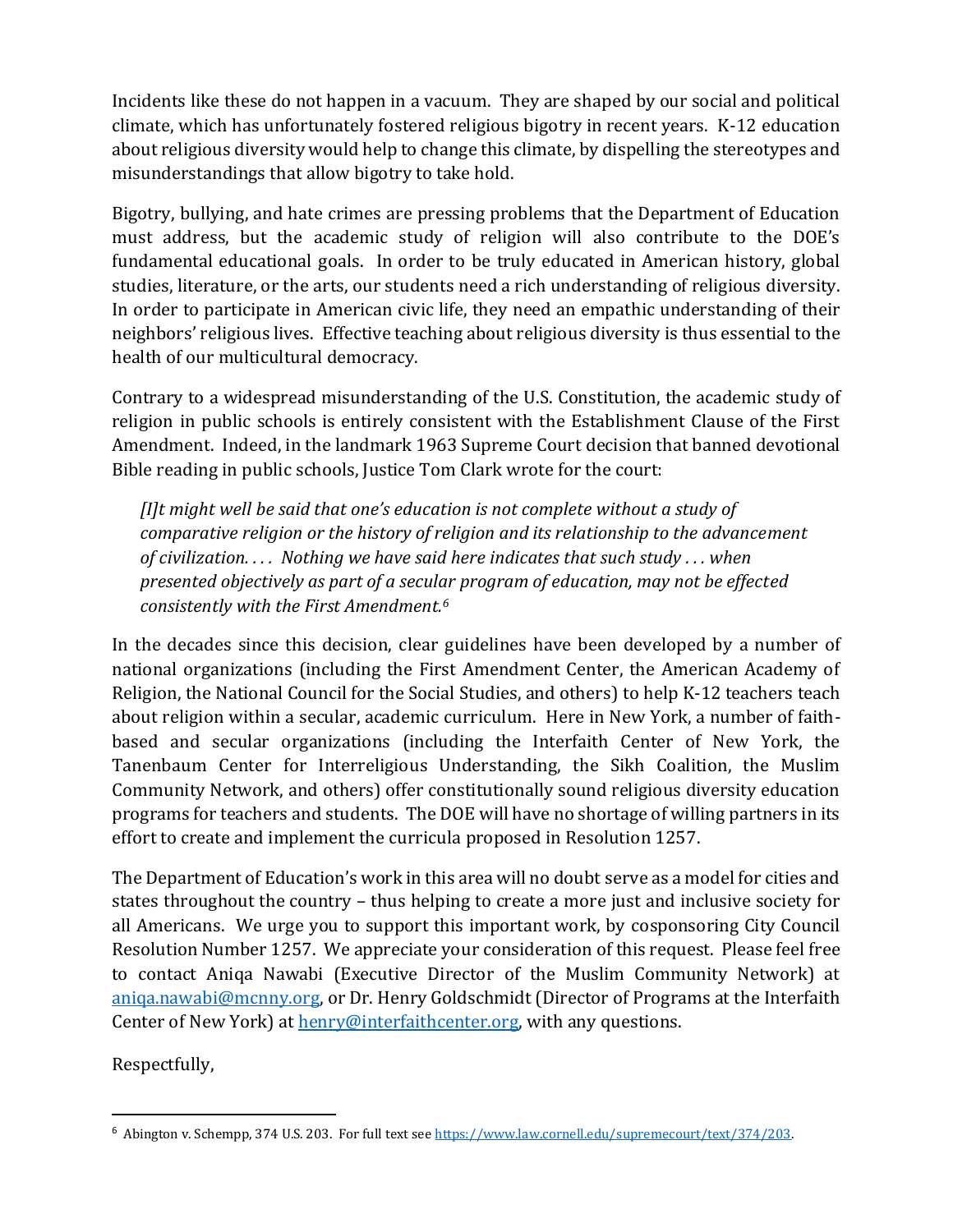## **Signatories**

(affiliations in parentheses are for identification, and do not imply organizational endorsement)

Abdul Rashid Abdulai, African Muslim Youth Organization

Dr. Mehnaz Afridi, Holocaust, Genocide, and Interfaith Education Center at Manhattan College

Ramatu Ahmed, African Life Center

Dr. Debbie Almontaser, Bridging Cultures Group Inc.

American Atheists

American Pakistani Advocacy Group

Apna Brooklyn Community Center

Arab American Association of New York

Aspen Institute, Inclusive America Project

Dr. Michael Bos, Senior Minister of Marble Collegiate Church

Rev. Micah Bucey, Minister, Judson Memorial Church

Asad Dandia (Cordoba House and Columbia University Middle East Institute)

Rev. Frederick Davie, Executive Vice President of Union Theological Seminary in the City of New York

Pastor Kaji Dousa, Park Avenue Christian Church

Dr. Diana Eck, Professor of Comparative Religion and Director of the Pluralism Project, Harvard University

Dr. Rajinder P. Gandhi, Tristate Arya Samaj Hindu Community

Naz Ahmed Georgas, Cordoba House

Rev. Joel A. Gibson, Executive Director of the Micah Institute

Rabbi Dr. Lisa D. Grant (Distinguished Service Professor in Jewish Education, Hebrew Union College - Jewish Institute of Religion)

Marc Greenberg, Interfaith Assembly on Homelessness and Housing

Dr. Bruce Grelle, Religion and Public Education Project, California State University, Chico

Sati Gurdial, United Arya Samaj Federation

Gurdwara Sant Sagar

Rev. Dr. Gwendolyn Hadley-Hall, Chair of the Micah Institute Education Committee

Rev. Curtis W. Hart, Commission on Ecumenical and Interfaith Relations, Episcopal Diocese of New York

Dr. Charles Haynes (Founding Director of the Religious Freedom Center)

Hindu American Foundation

Interfaith Center of New York

Rev. Dr. Serene Jones, President of Union Theological Seminary in the City of New York

Dr. Khyati Y. Joshi, Co-Founder, Institute for Teaching Diversity and Social Justice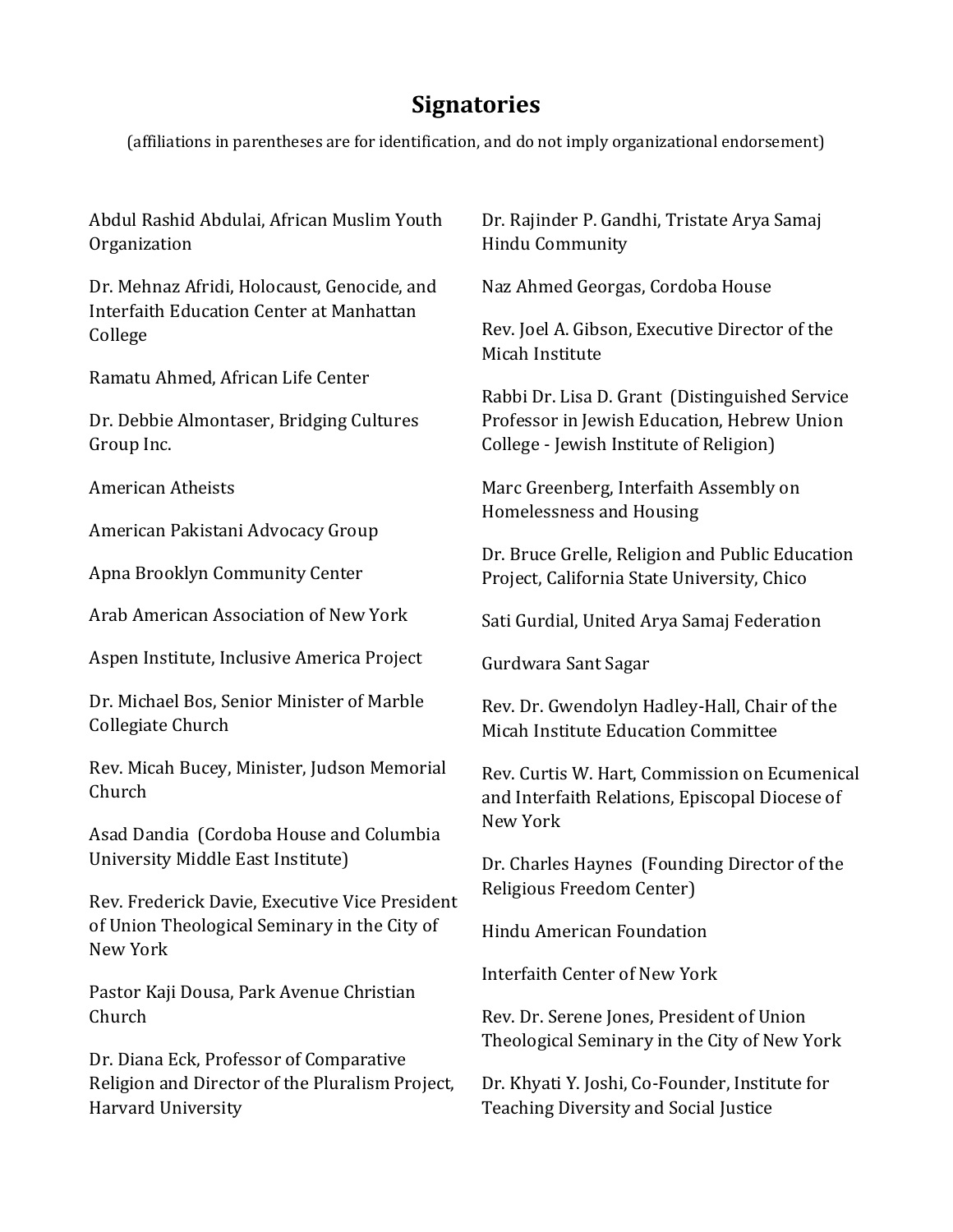## Kaurageous Love

Imam Naji Khaled, Masjid Al-Rahman Manhattan

Imam Khalid Latif, The Islamic Center at New York University

Dr. Emile Lester, author of *Teaching about Religions: A Democratic Approach for Public Schools*

Rev. James Lynch, Buddhist Council of New York

Very Rev. Michael J. Lynch (Vicar for Ecumenical and Interreligious Affairs, Diocese of Brooklyn)

Majlis Ash-Shura: Islamic Leadership Council of New York

Mohammed Mardah, African Advisory Council

Juhi Mawla (Munshi Atar Ali Welfare Society)

Iyalorisa Oseye Mchawi, Omo Obatala Egbe

Ruth Messinger, Social Justice Consultant and Former Manhattan Borough President

Babá Antonio Mondesíre, Awo Ifa, Church of the Lukumi Babalu Aye

Danish Munir, Emgage New York Metro

Muslim Community Network

Muslim-Jewish Solidarity Committee

Dr. Uma Mysorekar, Hindu Temple Society of North America

National Council for the Social Studies

Iyalorisha Amma Oloriwaa!, Egbe Iwa Rites of Passage Program

Pandita Dr. Indrani Rampersad (scholar, activist, and Hindu priest)

Dr. Kusumita Pedersen (Professor Emerita of Religious Studies at St. Francis College)

Kristen Plylar-Moore (educator, playwright, and songwriter)

Rabbi Joseph Potasnik, Executive Vice President, New York Board of Rabbis

Joseph T. Quinones, Orisa Community Development Corporation

Vijah Ramjattan, United Madrassi Association

Religion and Education Collaborative

Sadhana: Coalition of Progressive Hindus

Franny Silverman (Jewish educator, social justice activist, and theater artist)

Sikh American Legal Defense and Education Fund

The Sikh Center of New York, Inc.

Sikh Coalition

Sikh Coordination Committee East Coast

The Sikh Cultural Society of New York

Dr. Simran Jeet Singh (scholar, educator, author, and activist)

Dr. Savitri Singh, MD PC

Pandit Vyaas Sukul, Vishnu Mandir

Tanenbaum Center for Interreligious Understanding

Bakary Tandia, Abolition Institute